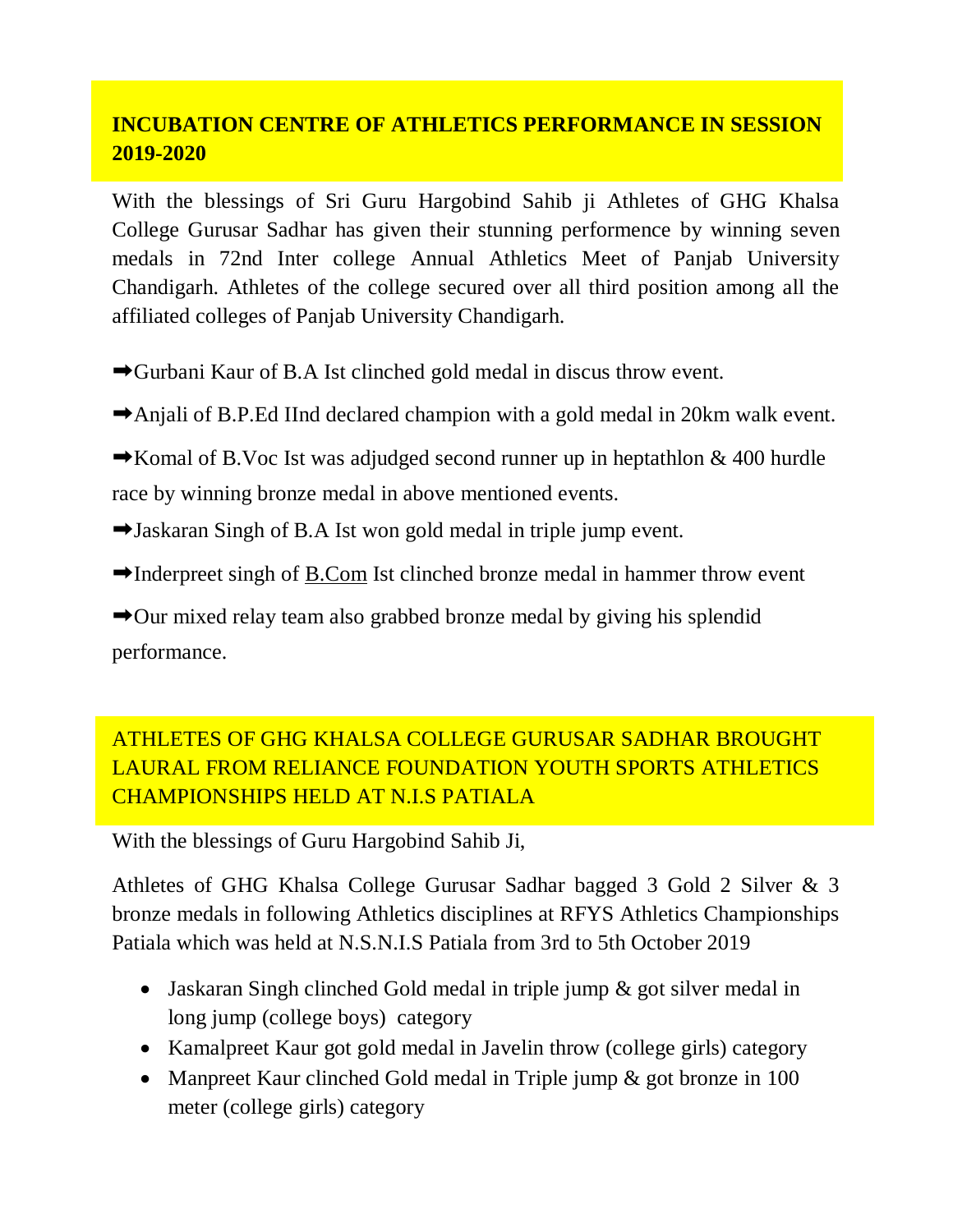- Rani Verma bagged silver medal in 800 medal & Bronze medal in 1500 m race (college girls) category
- Bheem Sen got bronze medal in 110 meter hurdles under (college boys) category
- Despite that our athletic center students got one Gold, one Silver and one Bronze medal in RYFS.

Our College Athletics team has been declared RUNNER UP in RFYS Athletics Championship which was held at N.S.N.I.S Patiala from 3rd to 5th October 2019 With this feat we have won a CHEQUE OF RUPEES 10000/- FROM RELIANCE FOUNDATION YOUTH SPORTS Another great news on occasion of Dussehra is that our triple Jumper Jaskaran Singh of B.A I declared BEST ATHLETE above mentioned championship.

#### **School level Achievements**

- Navjot Kaur of  $7<sup>th</sup>$ class K.V No1 Halwara won Chandigarh region Gold medal in 600 meter & 400 m silver & she selected for KVS National at Dharmshala, RFYS School games she won silver medal in 600 m & bronze medal in 400 m.
- Vikrant of 10+2, K.V No 1 Halwara Gold medal K.V national & participated in SGFI.
- Muskan Kaur of  $9<sup>th</sup>$  from , K.V No 1 Halwara, won Chandigarh region silver medal in shot-put & discus throw selected for K.V National at Dharmshala.
- Muskan won Gold medal in Ludhiana distt. Athletics championship & won Gold medal & selected for Punjab State.
- Rajveer Singh of 10+1 from K.V No 1 Halwara won gold medal in shot put at chandigarh region.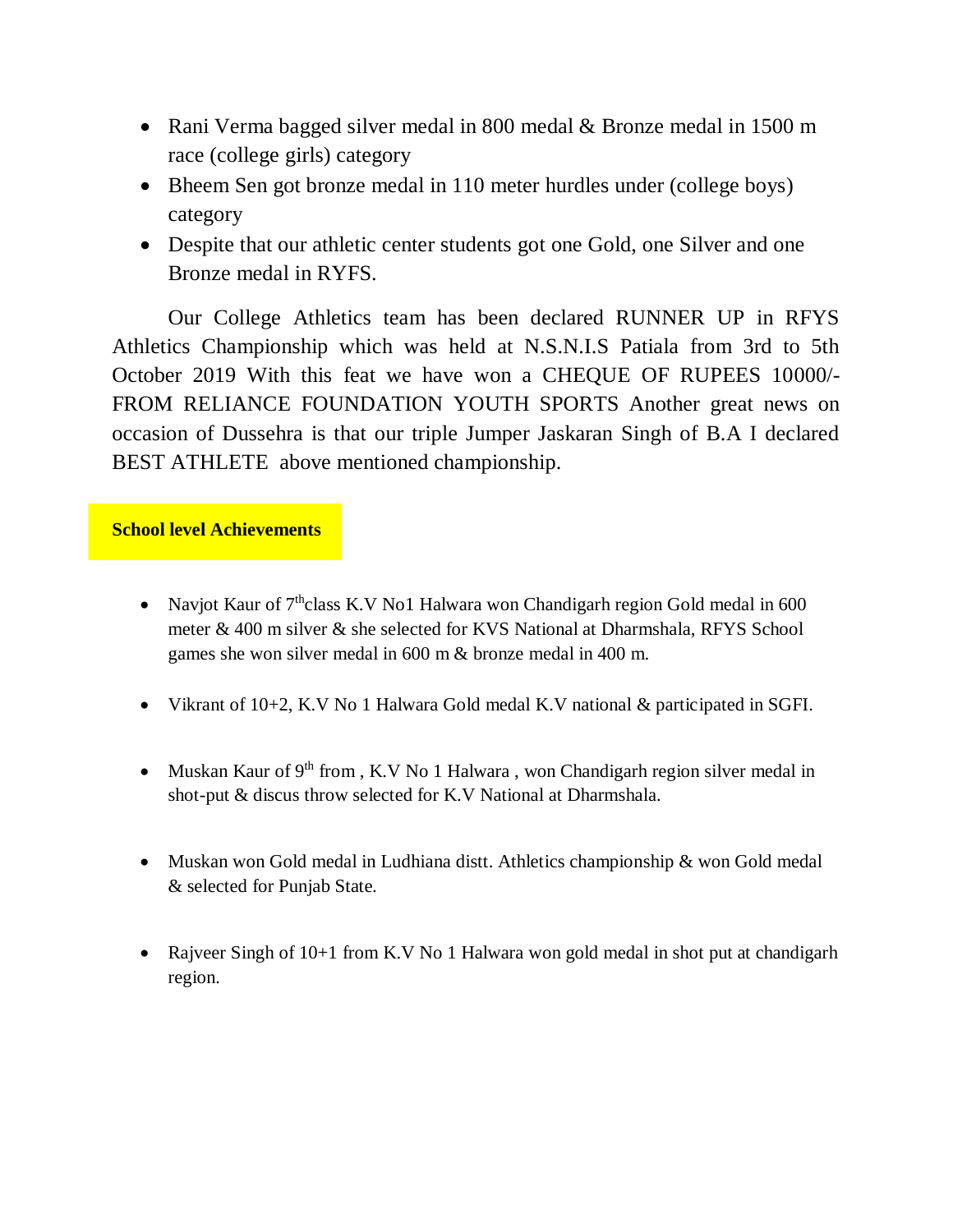# **G.H.G Khalsa College Gurusar Sudhar**

# **List of Students Practicing in the Archery Arena**

| S. No.         | <b>Name</b>            | Game                | <b>School</b>                          | Participation          | <b>Medal</b>  |
|----------------|------------------------|---------------------|----------------------------------------|------------------------|---------------|
| 1              | Manyeer                | <b>Indian Round</b> | Senior<br>Secondary<br>School Halwara  | <b>School State</b>    | Gold          |
| $\overline{2}$ | <b>Tusharvir Singh</b> | <b>Indian Round</b> | <b>Sacred Heart</b><br>Convent         | National               | Nil           |
| 3              | Japnoor                | <b>Indian Round</b> | Sacred Heart<br>Convent                | <b>District</b>        | Silver        |
| 4              | Gurmant                | <b>Indian Round</b> | <b>Sacred Heart</b><br>Convent         | <b>District</b>        | <b>Bronze</b> |
| 5              | Prabhnoor<br>Singh     | <b>Indian Round</b> | G.H.G Senior<br>Secondary<br>School    | Nil                    | Fresher       |
| 6              | Prabhdeep<br>Kaur      | <b>Indian Round</b> | G.H.G Senior<br>Secondary<br>School    | Nil                    | Fresher       |
| $\overline{7}$ | Tushmeen<br>Kaur       | <b>Indian Round</b> | <b>Sacred Heart</b><br>Convent         | Sub Junior<br>National | Nil           |
| 8              | Navjot Singh           | <b>Indian Round</b> | <b>Sacred Heart</b><br>Convent         | Nil                    | Fresher       |
| 9              | Harman Singh           | <b>Indian Round</b> | Jitendra<br>Greenfield                 | National               | Nil           |
| 10             | Yuvraj Singh           | <b>Indian Round</b> | Jitendra Green<br>Field                | State                  | Silver        |
| 11             | Jai Karan              | Recurve             | Jitendra Green<br>Field                | <b>State</b>           | Gold          |
| 12             | Harman Singh           | <b>Indian Round</b> | Dhrishti Senior<br>Secondary<br>School | Nil                    | Fresher       |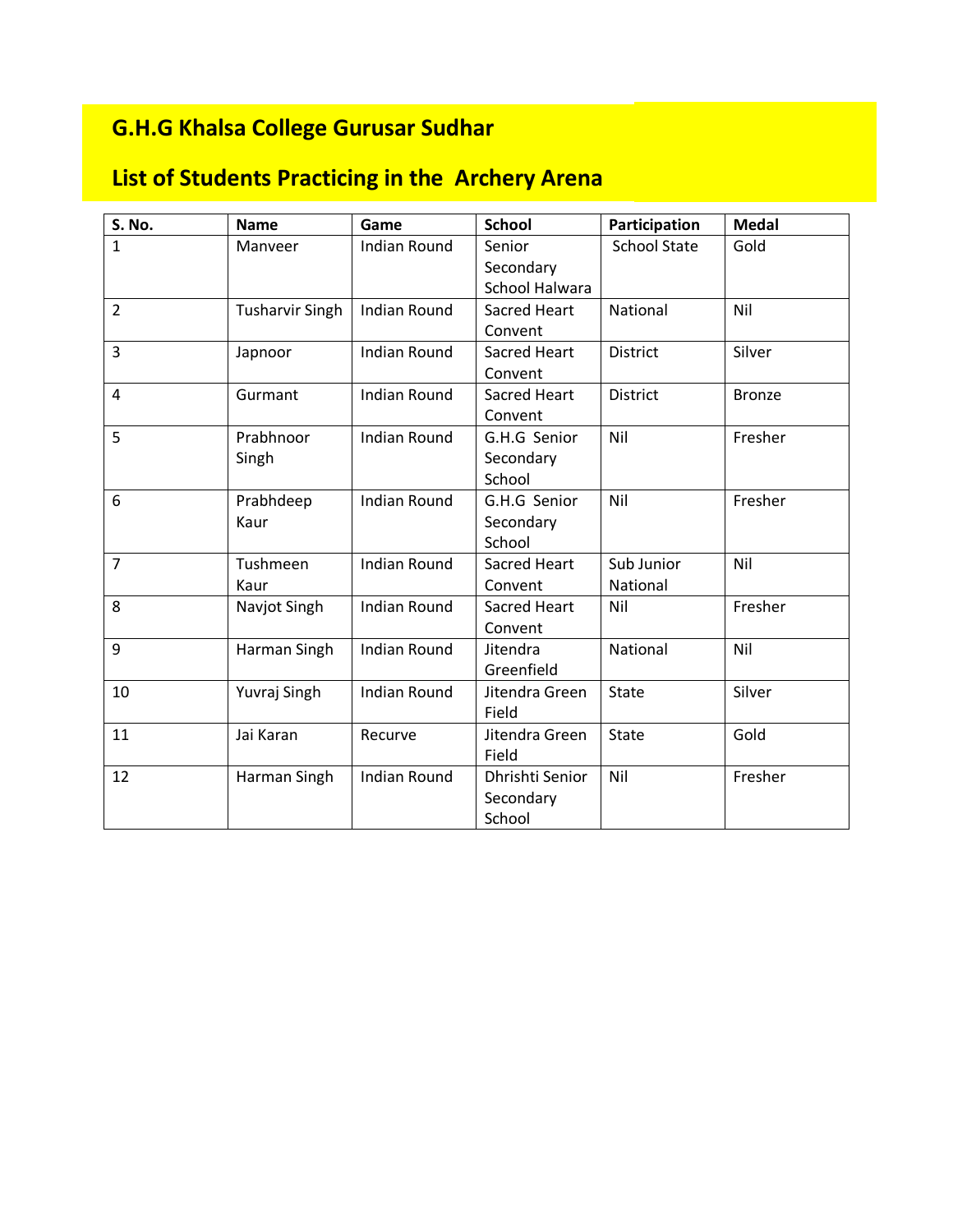## **LIST OF STUDENTS OF B-VOC FPQM (1 ST YEAR 2016-2017) AND NAME OF INDUSTRY FROM WHERE THEY UNDERWENT TRAINING**

| ROLL NO.      | <b>NAME</b>             | <b>INDUSTRY'S NAME</b>         |
|---------------|-------------------------|--------------------------------|
| 9302/16111929 | PAWANPREET KAUR         | LDH.BEVERAGES PRIVATE LIMITED. |
| 9304/16111949 | <b>TIRTH SINGH</b>      | VERKA MILK PLANT, LUDHIANA     |
| 9305/16111917 | <b>JAGJOT SINGH</b>     | VERKA MILK PLANT, LUDHIANA     |
| 930716111905  | <b>ARPANJOT SINGH</b>   | LDH.BEVERAGES PRIVATE LIMITED. |
| 930916111940  | <b>SOURABH KUMAR</b>    | VERKA MILK PLANT, LUDHIANA     |
| 9310/16111938 | SIMARJOT SINGH GREWAL   | VERKA MILK PLANT, LUDHIANA     |
| 9311/16111908 | <b>BHAGWANT SINGH</b>   | VERKA MILK PLANT, LUDHIANA     |
| 9312/16111942 | <b>SUKHJEET KAUR</b>    | VERKA MILK PLANT, LUDHIANA     |
| 9313/16111926 | <b>NAVJEET KAUR</b>     | VERKA MILK PLANT, LUDHIANA     |
| 9317/16111927 | PALWINDER SINGH         | LDH.BEVERAGES PRIVATE LIMITED. |
| 9318/16111939 | SIMRANPREET KAUR        | VERKA MILK PLANT, LUDHIANA     |
| 9319/16111932 | <b>RUPINDER KAUR</b>    | MARKFED CANNIERS JALANDHAR     |
| 9320/16111902 | <b>AMISHA</b>           | VERKA MILK PLANT, LUDHIANA     |
| 9321/16111936 | <b>SATWINDER KAUR</b>   | VERKA MILK PLANT, LUDHIANA     |
| 9322/16111937 | <b>SHUBHNEET KAUR</b>   | VERKA MILK PLANT, LUDHIANA     |
| 9324/16111947 | <b>SUMANPREET KAUR</b>  | VERKA MILK PLANT, LUDHIANA     |
| 9325/16111934 | <b>SANDEEP KAUR</b>     | VERKA MILK PLANT, LUDHIANA     |
| 9327/16111925 | <b>MANDEEP KAUR</b>     | VERKA MILK PLANT, LUDHIANA     |
| 9328/16111922 | KIRANDEEP               | MARKFED CANNIERS, JALANDHAR    |
| 9329/16111923 | <b>KIRANDEEP KAUR</b>   | VERKA MILK PLANT, LUDHIANA     |
| 9330/16111916 | <b>JAGDEEP SINGH</b>    | LDH.BEVERAGES PRIVATE LIMITED. |
| 9332/16111911 | <b>HARMANPREET KAUR</b> | VERKA MILK PLANT, LUDHIANA     |
| 9333/16111935 | <b>SATNAM SINGH</b>     | VERKA MILK PLANT, MOHALI       |
| 9334/16111904 | <b>AMRITPAL SINGH</b>   | LDH.BEVERAGES PRIVATE LIMITED. |
| 9335/16111909 | <b>GAGANDEEP SINGH</b>  | VERKA MILK PLANT, MOHLI        |
| 9336/16111921 | <b>KANWARPAL SINGH</b>  | VERKA MILK PLANT, LUDHIANA     |
| 9337/16111928 | PAWANDEEP SINGH         | VERKA MILK PLANT, MOHALI       |
| 9338/16111930 | PRABHPREET SINGH        | VERKA MILK PLANT, MOHALI       |
| 9339/16111910 | <b>GURTEJ SINGH</b>     | VERKA MILK PLANT, MOHALI       |
| 9346/16111919 | <b>JASHANVIR SINGH</b>  | VERKA MILK PLANT, MOHALI       |
| 9347/16111918 | <b>JASHANDEEP KAUR</b>  | VERKA MILK PLANT, LUDHIANA     |
| 9348/16111903 | AMRINDER SINGH GREWAL   | VERKA MILK PLANT, MOHALI       |
| 9349/16111946 | <b>SUKHPREET SINGH</b>  | VERKA MILK PLANT, LUDHIANA     |
| 9350/16111944 | <b>SUKHJINDER SINGH</b> | VERKA MILK PLANT, LUDHIANA     |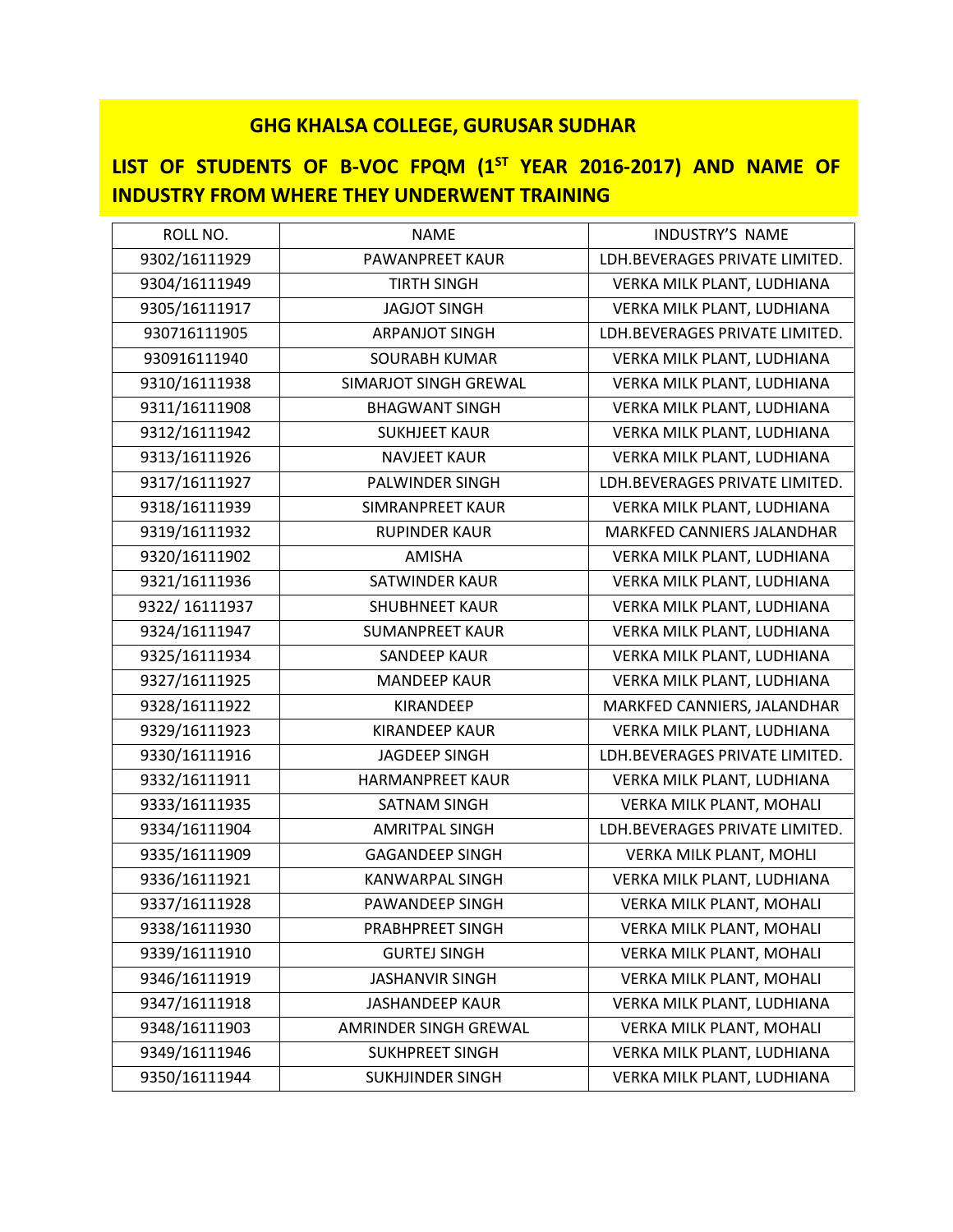## LIST OF STUDENTS OF B-VOC FPQM (2<sup>ND</sup> YEAR 2017-2018) AND NAME OF **INDUSTRY FROM WHERE THEY UNDERWENT TRAINING**

| ROLL NO.      | <b>NAME</b>             | <b>INDUSTRY'S NAME</b>                |
|---------------|-------------------------|---------------------------------------|
| 9302/16111929 | PAWANPREET KAUR         | VERKA MILK PLANT, AMRITSAR            |
| 9304/16111949 | <b>TIRTH SINGH</b>      | MARKFED CANNIERS, JALANDHAR           |
| 930716111905  | <b>ARPANJOT SINGH</b>   | MARKFED CANNIERS, JALANDHAR           |
| 930916111940  | <b>SOURABH KUMAR</b>    | MARKFED CANNIERS, JALANDHAR           |
| 9310/16111938 | SIMARJOT SINGH GREWAL   | MARKFED CANNIERS, JALANDHAR           |
| 9312/16111942 | <b>SUKHJEET KAUR</b>    | MARKFED VANASPATI & ALLIED            |
|               |                         | INDUSTRIES, KHANNA                    |
| 9313/16111926 | <b>NAVJEET KAUR</b>     | NESTLE INDIA LTD., MOGA               |
| 9317/16111927 | PALWINDER SINGH         | <b>BONN PRIVATE LTD., LUDHIANA</b>    |
| 9318/16111939 | <b>SIMRANPREET KAUR</b> | <b>MARKFED VANASPATI &amp; ALLIED</b> |
|               |                         | <b>INDUSTRIES, KHANNA</b>             |
| 9319/16111932 | <b>RUPINDER KAUR</b>    | MARKFED VANASPATI & ALLIED            |
|               |                         | <b>INDUSTRIES, KHANNA</b>             |
| 9320/16111902 | <b>AMISHA</b>           | <b>MARKFED VANASPATI &amp; ALLIED</b> |
|               |                         | INDUSTRIES, KHANNA                    |
| 9321/16111936 | <b>SATWINDER KAUR</b>   | MARKFED VANASPATI & ALLIED            |
|               |                         | INDUSTRIES, KHANNA                    |
| 9324/16111947 | <b>SUMANPREET KAUR</b>  | MARKFED VANASPATI & ALLIED            |
|               |                         | INDUSTRIES, KHANNA                    |
| 9325/16111934 | <b>SANDEEP KAUR</b>     | NESTLE INDIA LTD., MOGA               |
| 9328/16111922 | KIRANDEEP               | VERKA MILK PLANT, AMRITSAR            |
| 9329/16111923 | <b>KIRANDEEP KAUR</b>   | <b>MARKFED VANASPATI &amp; ALLIED</b> |
|               |                         | INDUSTRIES, KHANNA                    |
| 9330/16111916 | <b>JAGDEEP SINGH</b>    | BONN PRIVATE LTD., LUDHIANA.          |
| 9333/16111935 | <b>SATNAM SINGH</b>     | MARKFED CANNIERS, JALANDHAR           |
| 9334/16111904 | <b>AMRITPAL SINGH</b>   | MARKFED CANNIERS, JALANDHAR           |
| 9335/16111909 | <b>GAGANDEEP SINGH</b>  | MARKFED CANNIERS, JALANDHAR           |
| 9337/16111928 | PAWANDEEP SINGH         | MARKFED CANNIERS, JALANDHAR           |
| 9346/16111919 | <b>JASHANVIR SINGH</b>  | MARKFED CANNIERS, JALANDHAR           |
| 9348/16111903 | AMRINDER SINGH GREWAL   | MARKFED CANNIERS, JALANDHAR           |
| 9350/16111944 | <b>SUKHJINDER SINGH</b> | MARKFED CANNIERS, JALANDHAR           |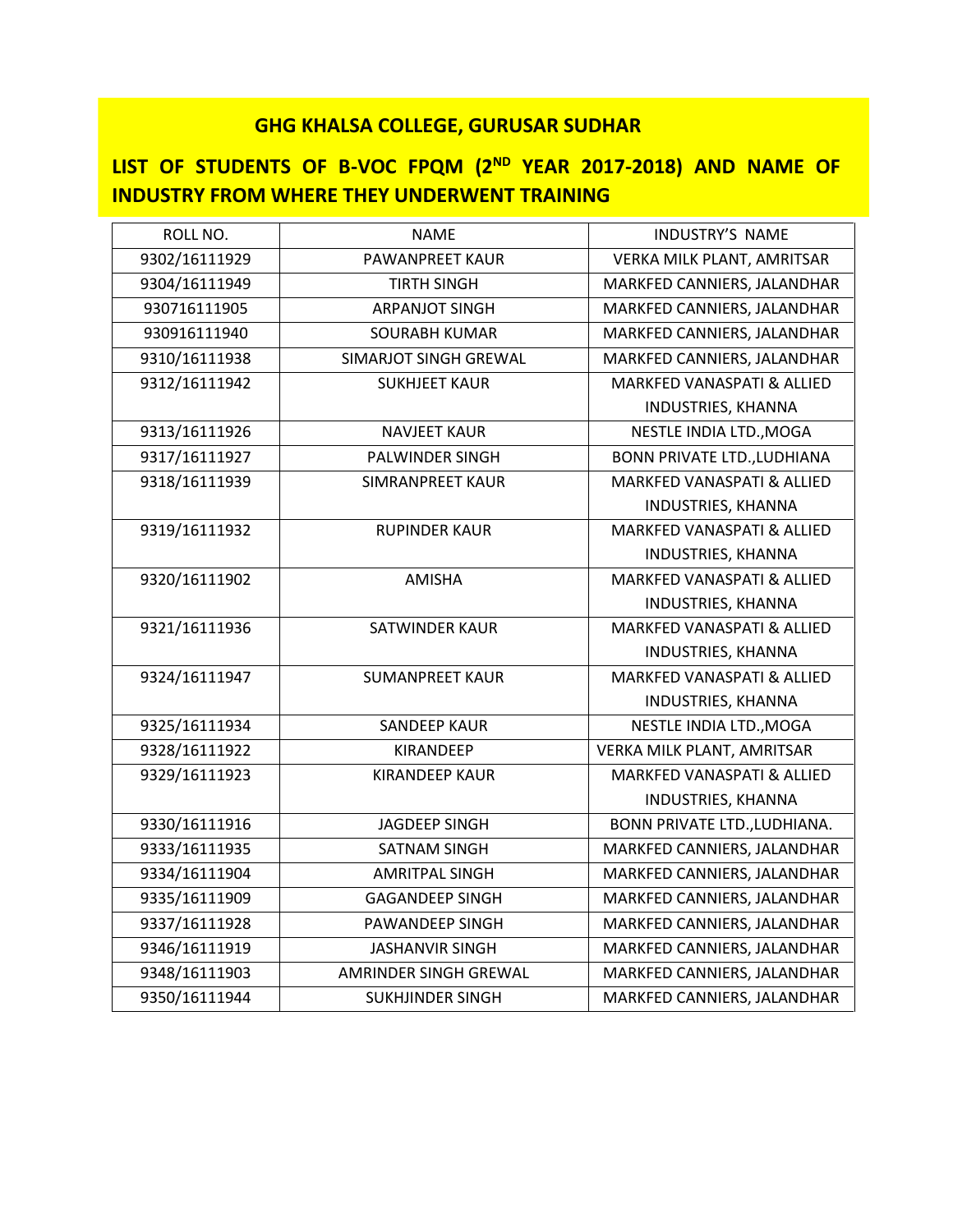# **LIST OF STUDENTS OF B-VOC FPQM (3RD YEAR 2018-2019) AND NAME OF INDUSTRY FROM WHERE THEY UNDERWENT TRAINING**

| ROLL NO.      | <b>NAME</b>                  | <b>INDUSTRY'S NAME</b>              |
|---------------|------------------------------|-------------------------------------|
| 9302/16111929 | PAWANPREET KAUR              | VERKA MILK PLANT, LUDHIANA          |
| 9304/16111949 | <b>TIRTH SINGH</b>           | MARKFED CANNIERS, JALANDHAR         |
| 930716111905  | <b>ARPANJOT SINGH</b>        | <b>BONN PRIVATE LTD., LUDHIANA.</b> |
| 930916111940  | <b>SOURABH KUMAR</b>         | MARKFED CANNIERS, JALANDHAR         |
| 9310/16111938 | <b>SIMARJOT SINGH GREWAL</b> | MARKFED CANNIERS, JALANDHAR         |
| 9312/16111942 | <b>SUKHJEET KAUR</b>         | MARKFED CANNIERS, JALANDHAR         |
| 9313/16111926 | <b>NAVJEET KAUR</b>          | NESTLE INDIA LTD., MOGA             |
| 9317/16111927 | PALWINDER SINGH              | <b>BONN PRIVATE LTD., LUDHIANA</b>  |
| 9318/16111939 | <b>SIMRANPREET KAUR</b>      | MARKFED CANNIERS, JALANDHAR         |
| 9319/16111932 | <b>RUPINDER KAUR</b>         | MARKFED CANNIERS, JALANDHAR         |
| 9320/16111902 | <b>AMISHA</b>                | MARKFED CANNIERS, JALANDHAR         |
| 9321/16111936 | SATWINDER KAUR               | MARKFED CANNIERS, JALANDHAR         |
| 9324/16111947 | <b>SUMANPREET KAUR</b>       | MARKFED CANNIERS, JALANDHAR         |
| 9325/16111934 | <b>SANDEEP KAUR</b>          | NESTLE INDIA LTD., MOGA             |
| 9328/16111922 | <b>KIRANDEEP</b>             | VERKA MILK PLANT, LUDHIANA          |
| 9329/16111923 | <b>KIRANDEEP KAUR</b>        | MARKFED CANNIERS, JALANDHAR         |
| 9330/16111916 | <b>JAGDEEP SINGH</b>         | BONN PRIVATE LTD., LUDHIANA.        |
| 9333/16111935 | <b>SATNAM SINGH</b>          | MARKFED CANNIERS, JALANDHAR         |
| 9334/16111904 | <b>AMRITPAL SINGH</b>        | MARKFED CANNIERS, JALANDHAR         |
| 9335/16111909 | <b>GAGANDEEP SINGH</b>       | MARKFED CANNIERS, JALANDHAR         |
| 9337/16111928 | PAWANDEEP SINGH              | MARKFED CANNIERS, JALANDHAR         |
| 9346/16111919 | <b>JASHANVIR SINGH</b>       | MARKFED CANNIERS, JALANDHAR         |
| 9348/16111903 | AMRINDER SINGH GREWAL        | MARKFED CANNIERS, JALANDHAR         |
| 9350/16111944 | <b>SUKHJINDER SINGH</b>      | MARKFED CANNIERS, JALANDHAR         |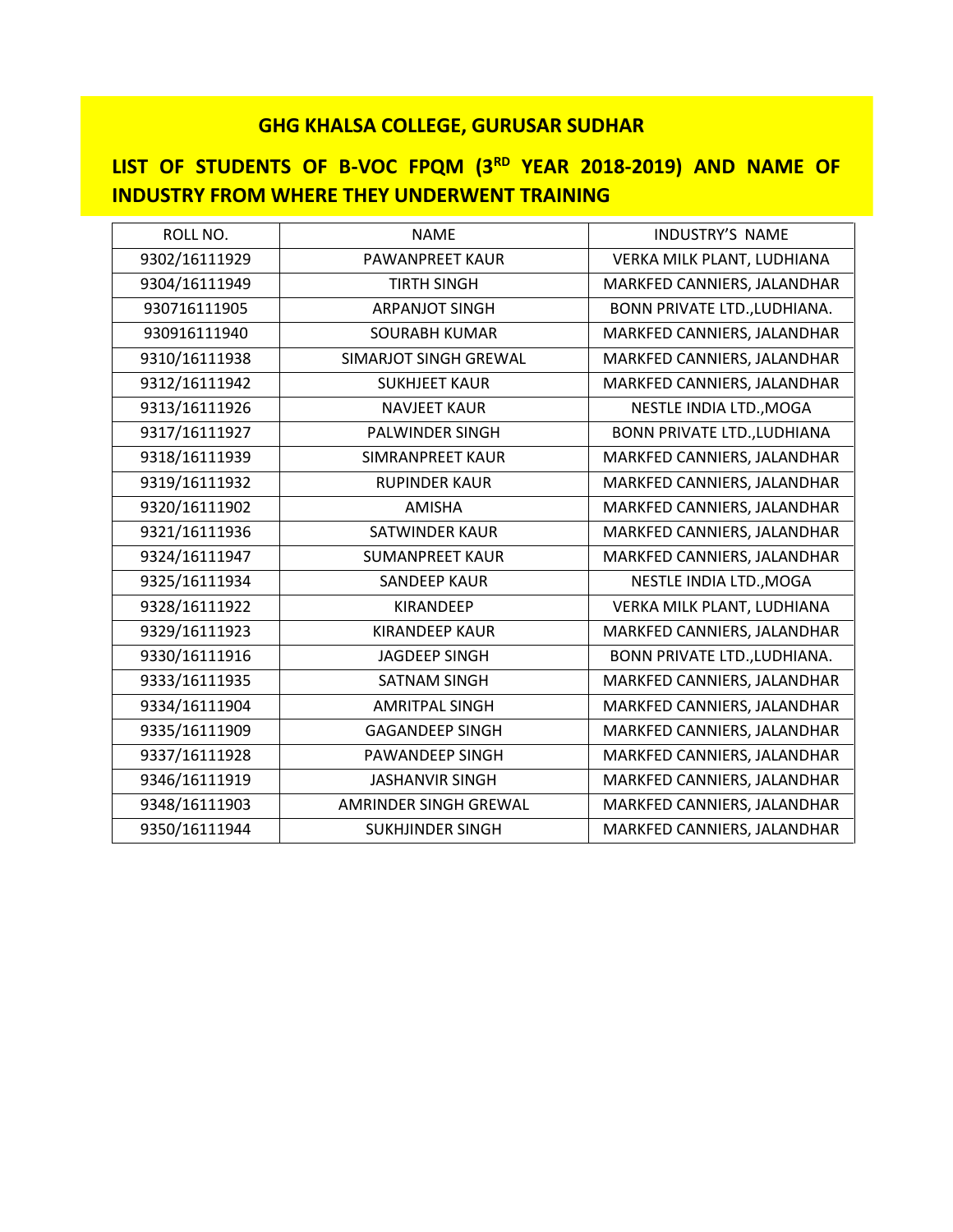## **LIST OF STUDENTS OF B-VOC FPQM (1 ST YEAR 2017-2018) AND NAME OF INDUSTRY FROM WHERE THEY UNDERWENT TRAINING**

| ROLL NO.      | <b>NAME</b>                   | INDUSTRY'S NAME                |
|---------------|-------------------------------|--------------------------------|
| 7707/17041181 | <b>AJAY KALIA</b>             | VERKA MILK PLANT, LUDHIANA     |
| 7713/17041182 | <b>ANKIT KUMAR</b>            | VERKA MILK PLANT, LUDHIANA     |
| 7735/17041190 | <b>GAGANDEEP SINGH</b>        | VERKA MILK PLANT, LUDHIANA     |
| 7723/17041191 | <b>GAGANPREET KAUR</b>        | VERKA MILK PLANT, Bathinda     |
| 7721/17041196 | <b>GURPREET SINGH</b>         | VERKA MILK PLANT, LUDHIANA     |
| 7709/17041197 | <b>GURSEWAK SINGH</b>         | VERKA MILK PLANT, LUDHIANA     |
| 7722/17041200 | <b>HARPREET KAUR</b>          | VERKA MILK PLANT, MOHALI       |
| 7702/17041203 | <b>INDERJIT</b>               | VERKA MILK PLANT, LUDHIANA     |
| 7728/17041204 | <b>JAGJOT SINGH</b>           | VERKA MILK PLANT, LUDHIANA     |
| 7734/17041206 | <b>JASPREET KAUR</b>          | LDH.BEVERAGES PRIVATE LIMITED. |
| 7730/17041207 | <b>JASPREET KAUR</b>          | VERKA MILK PLANT, LUDHIANA     |
| 7718/17041208 | <b>KANWARDEEP SINGH LODHI</b> | SS FOOD INDUSTRIES, LUDHIANA.  |
| 7703/17041209 | <b>KHUSHKIRAN KAUR</b>        | VERKA MILK PLANT, BATHINDA     |
| 7717/17041211 | <b>MANJODH SINGH</b>          | VERKA MILK PLANT, LUDHIANA     |
| 7705/17041212 | <b>MANJOT KAUR</b>            | VERKA MILK PLANT, MOHALI       |
| 7746/17041214 | <b>MANVIR SINGH</b>           | VERKA MILK PLANT, LUDHIANA     |
| 7715/17041215 | MUGDHA MITTAL                 | VERKA MILK PLANT, BATHINDA     |
| 7726/17041218 | <b>PARMINDER KAUR</b>         | VERKA MILK PLANT, MOHALI       |
| 7704/17041219 | PRABHJOT KAUR                 | LDH.BEVERAGES PRIVATE LIMITED. |
| 7706/17041220 | <b>RAMANJOT SINGH</b>         | VERKA MILK PLANT, LUDHIANA     |
| 7714/17041221 | <b>RAVINDER KAUR</b>          | VERKA MILK PLANT, MOHALI       |
| 7701/17041222 | SATNAM                        | VERKA MILK PLANT, LUDHIANA     |
| 7731/17041224 | SIMRANPREET KAUR              | VERKA MILK PLANT, LUDHIANA     |
| 7740/17041226 | <b>SUKHWINDER KAUR</b>        | VERKA MILK PLANT, LUDHIANA.    |
| 7727/17041227 | <b>SUMANDEEP SINGH</b>        | VERKA MILK PLANT, LUDHIANA     |
| 7738/17041228 | <b>TANVEER SINGH</b>          | VERKA MILK PLANT, LUDHIANA     |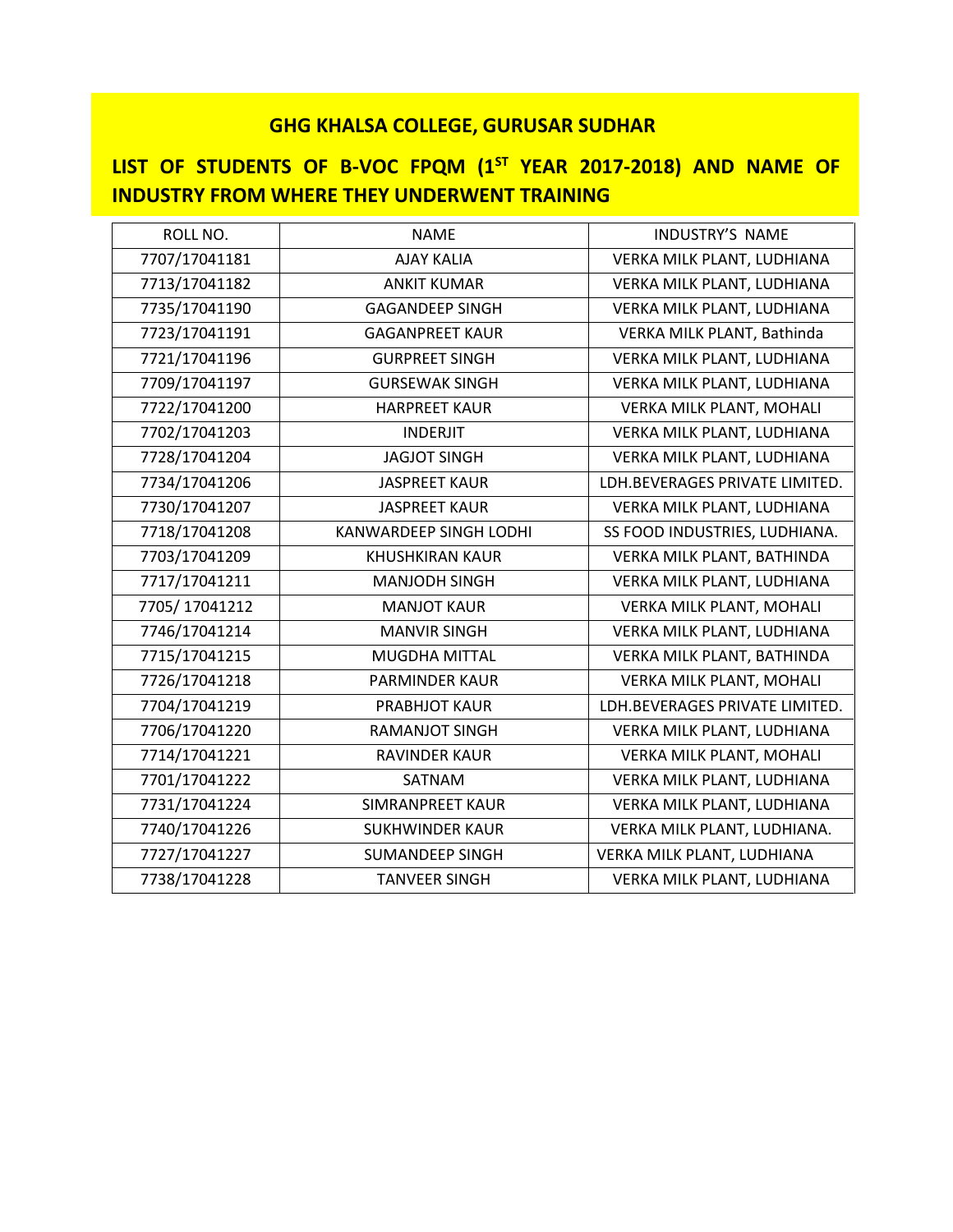## **LIST OF STUDENTS OF B-VOC FPQM (2nd YEAR 2018-2019) AND NAME OF INDUSTRY FROM WHERE THEY UNDERWENT TRAINING**

| ROLL NO.      | <b>NAME</b>                   | INDUSTRY'S NAME                    |
|---------------|-------------------------------|------------------------------------|
| 7707/17041181 | <b>AJAY KALIA</b>             | LDH.BEVERAGES PRIVATE LIMITED      |
| 7713/17041182 | <b>ANKIT KUMAR</b>            | LDH.BEVERAGES PRIVATE LIMITED      |
|               |                               | NESTLE INDIA LTD., MOGA            |
| 7723/17041191 | <b>GAGANPREET KAUR</b>        | VERKA MILK PLANT, Bathinda         |
| 7721/17041196 | <b>GURPREET SINGH</b>         | LDH.BEVERAGES PRIVATE LIMITED      |
| 7709/17041197 | <b>GURSEWAK SINGH</b>         | MARKFED CANNIERS, JALANDHAR        |
| 7722/17041200 | <b>HARPREET KAUR</b>          | <b>BONN PRIVATE LTD., LUDHIANA</b> |
| 7702/17041203 | <b>INDERJIT</b>               | <b>BONN PRIVATE LTD., LUDHIANA</b> |
| 7728/17041204 | <b>JAGJOT SINGH</b>           | MARKFED CANNIERS, JALANDHAR        |
| 7734/17041206 | <b>JASPREET KAUR</b>          | S.S. FOOD INDUSTRIES, LUDHIANA     |
| 7730/17041207 | <b>JASPREET KAUR</b>          | NESTLE INDIA LTD., MOGA            |
| 7718/17041208 | <b>KANWARDEEP SINGH LODHI</b> | <b>BONN NUTRIENTS PRIVATE</b>      |
|               |                               | LTD., LUDHIANA                     |
| 7703/17041209 | <b>KHUSHKIRAN KAUR</b>        | <b>BONN NUTRIENTS PRIVATE</b>      |
|               |                               | LTD., LUDHIANA                     |
| 7717/17041211 | <b>MANJODH SINGH</b>          | MARKFED CANNIERS, JALANDHAR        |
| 7705/17041212 | <b>MANJOT KAUR</b>            | S.S. FOOD INDUSTRIES, LUDHIANA     |
| 7746/17041214 | <b>MANVIR SINGH</b>           | MARKFED CANNIERS, JALANDHAR        |
| 7715/17041215 | MUGDHA MITTAL                 | NESTLE INDIA LTD., MOGA            |
| 7726/17041218 | <b>PARMINDER KAUR</b>         | NESTLE INDIA LTD., MOGA            |
| 7704/17041219 | PRABHJOT KAUR                 | S.S. FOOD INDUSTRIES, LUDHIANA     |
| 7706/17041220 | <b>RAMANJOT SINGH</b>         | LDH.BEVERAGES PRIVATE LIMITED      |
| 7714/17041221 | <b>RAVINDER KAUR</b>          | S.S. FOOD INDUSTRIES, LUDHIANA     |
| 7731/17041224 | SIMRANPREET KAUR              | NESTLE INDIA LTD., MOGA            |
| 7740/17041226 | <b>SUKHWINDER KAUR</b>        | VERKA MILK PLANT, LUDHIANA.        |
| 7727/17041227 | <b>SUMANDEEP SINGH</b>        | MARKFED CANNIERS, JALANDHAR        |